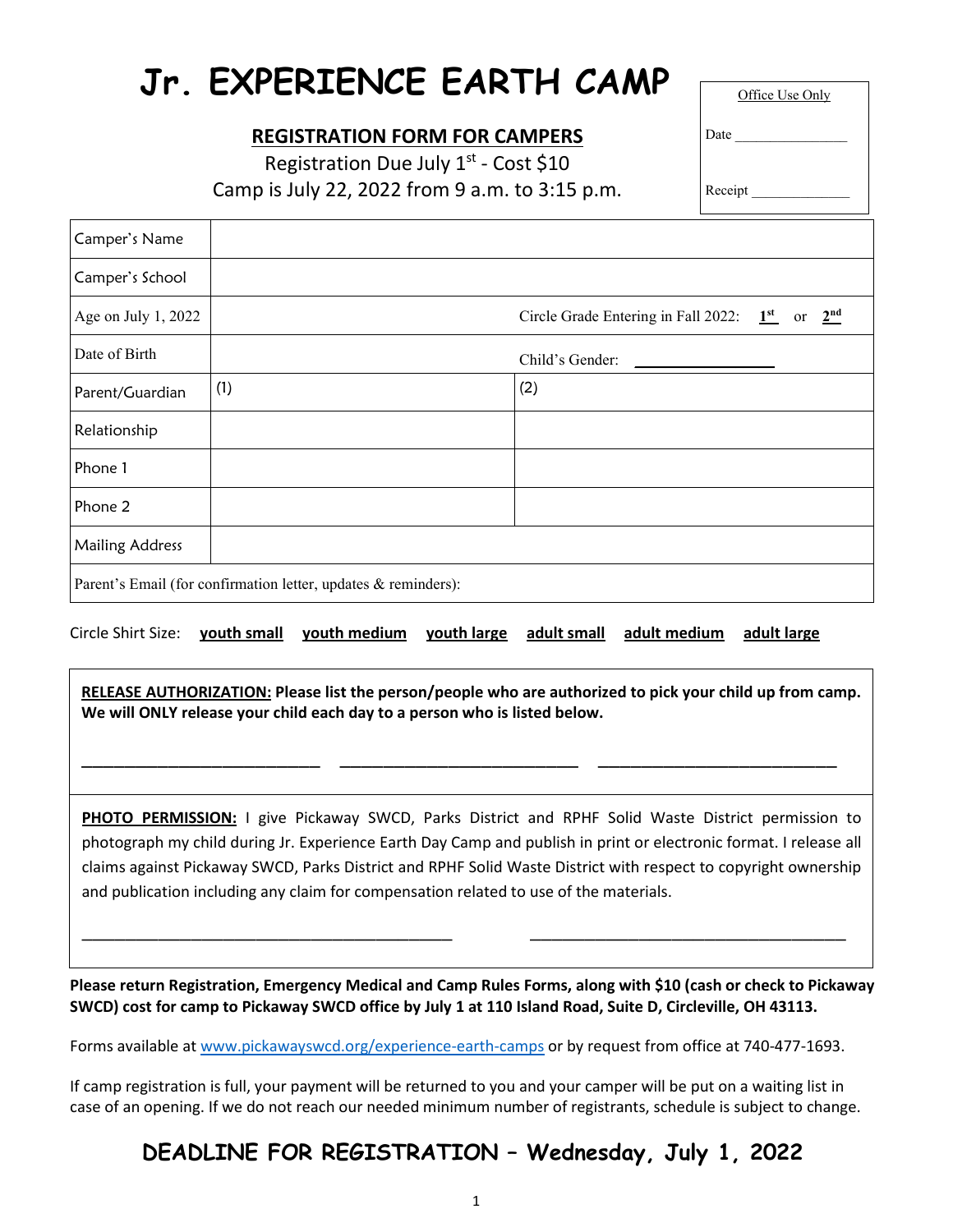# **EMERGENCY MEDICAL FOR CAMPER**

### 2022 Jr. Experience Earth Day Camp

Purpose: To enable parents/guardians to authorize provision for emergency treatment for children who become ill or injured while attending Jr. Experience Earth Day Camp, July 22, 2022. Parent/Guardian will be notified if serious illness or injury occurs. Minor illness or injuries will be reported to Parent/Guardian upon pick-up of child.

#### **CAMPER NAME:**

Please provide information that we should be aware of pertaining to your child.

| <b>Check</b> | <b>Child's medical history</b>                                                | Describe condition and how we should handle it. |
|--------------|-------------------------------------------------------------------------------|-------------------------------------------------|
|              | <b>Medication Allergies</b>                                                   |                                                 |
|              | <b>Food Allergies</b>                                                         |                                                 |
|              | Other Allergies (insect stings)                                               |                                                 |
|              | <b>Medical Conditions</b>                                                     |                                                 |
|              | Physical Impairments                                                          |                                                 |
|              | <b>Medications Being Taken</b>                                                |                                                 |
|              | If you require an allergic reaction medical device, please bring it with you. |                                                 |

#### **GRANT CONSENT**

If there is an emergency, contact Parents/Guardians. If Parents/Guardians cannot be reached, contact the next person listed on the Emergency Contact List (below). Those listed on the Emergency Contact List are authorized to act on my/our behalf.

|                  | <b>EMERGENCY CONTACT LIST</b> |              |         |         |  |  |  |
|------------------|-------------------------------|--------------|---------|---------|--|--|--|
|                  | <b>Name</b>                   | Relationship | Phone 1 | Phone 2 |  |  |  |
| ᆠ.               |                               |              |         |         |  |  |  |
| ◠<br><u>.</u>    |                               |              |         |         |  |  |  |
| 3.               |                               |              |         |         |  |  |  |
| $\overline{4}$ . |                               |              |         |         |  |  |  |

In the event reasonable attempts to contact me or someone on the Emergency Contact List has been unsuccessful, I hereby give my consent for:

1.) The administration of any treatment deemed necessary by:

| <b>Doctor</b>                                                                                     | Name: | Phone: |  |  |
|---------------------------------------------------------------------------------------------------|-------|--------|--|--|
| <b>Dentist</b>                                                                                    | Name: | Phone: |  |  |
| $\mid$ or in the event they are not available, treatment by another licensed physician or dentist |       |        |  |  |

AND

2.) The transfer of my child to **the contract of the set of a** contract or any other hospital reasonably accessible. This authorization does not cover major surgery unless the medical opinions of two other licensed physicians or dentists, concurring in the necessity for such surgery, are obtained before surgery is performed.

Parent/Guardian Signature \_\_\_\_\_\_\_\_\_\_\_\_\_\_\_\_\_\_\_\_\_\_\_\_\_\_\_\_\_\_\_\_\_\_\_\_\_\_\_\_\_\_\_\_\_ Date \_\_\_\_\_\_\_\_\_\_\_\_\_\_\_\_\_\_\_

#### **REFUSAL TO CONSENT**

I do not give my consent for emergency medical treatment of my child. In the event of illness or injury requiring emergency treatment, I wish no action to be taken, or to: \_\_\_\_\_\_\_\_\_\_\_\_\_\_\_\_\_\_\_\_\_\_\_\_\_\_\_\_\_\_\_\_\_\_\_\_\_\_\_\_\_\_\_\_\_

Parent/Guardian Signature \_\_\_\_\_\_\_\_\_\_\_\_\_\_\_\_\_\_\_\_\_\_\_\_\_\_\_\_\_\_\_\_\_\_\_\_\_\_\_\_\_\_\_\_\_\_ Date \_\_\_\_\_\_\_\_\_\_\_\_\_\_\_\_\_\_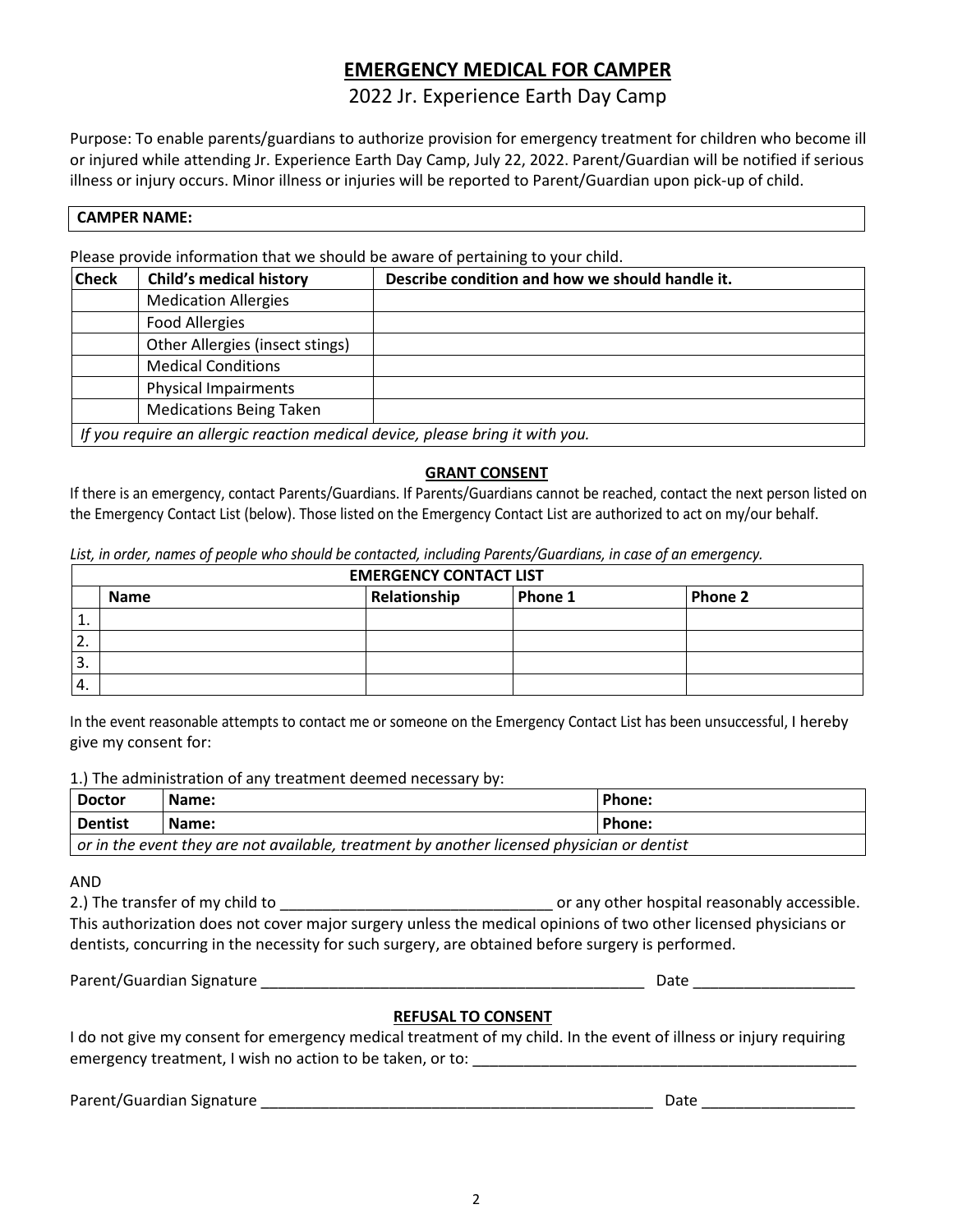# **CAMP RULES & DISCIPLINARY POLICY**

## 2022 Jr. Experience Earth Day Camp

Pickaway SWCD, Parks District, and RPHF Solid Waste District is dedicated to providing an outstanding day camp for the youth of Pickaway County. To achieve this goal campers are expected to behave appropriately. The staff will use a positive approach to discipline and will seek parental/guardian support to resolve behavior issues and to encourage positive behavior. Participants who remain disruptive after consultation with parents/guardians may be dismissed from the program. Please review the Camp Rules & Disciplinary Policy with your child so that he/she fully understands the expectations.

#### **Camp Rules**

- Abide by any and all state health and safety requirements mandated due to COVID-19. Please note this will include temperature checks, washing/sanitizing hands often, etc. We will follow whatever guidelines the state requires, if any.
- $\langle \hat{\mathbf{x}} \rangle$  When camper arrives, they will check-in at the registration table with parent/guardian before joining their group. Check in will include a temperature check. A camper will leave the camp area only in the company of someone authorized to pick him/her up. "Authorized" pick-up person will check-out camper at the registration table. List "Authorized" names on Registration Form.
- Campers will remain in their group (assigned at check in) at all times.
- $\binom{2}{3}$  Wear shoes and clothing suitable for hiking and other outdoor activities.
- Wear name tag at all times while at camp.
- Show respect to other campers, staff, group leaders & session leaders, & cooperate fully with instructions.
- Communicate in appropriate manner. Do not use foul language or gestures, harsh words or tone of voice.
- Horseplay, unwelcome teasing, or deliberately causing bodily harm are not acceptable and will not be tolerated.
- Use program equipment, supplies, and facilities properly.
- $\binom{2}{3}$  Campers will be fully responsible for their actions and understand that irresponsible behavior will result in disciplinary action.
- Abide by regulations made known by the hosting location and the hosting agencies: Pickaway Soil & Water Conservation District, Pickaway County Park District, and RPHF Solid Waste District.

#### **Disciplinary Policy**

For the benefit of all campers, it is important that children behave appropriately. If it becomes necessary to take disciplinary action against a camper, the steps followed are outlined below.

**1st incident:** The camper will receive a verbal warning and an explanation as to why their behavior is inappropriate. (Whenever possible, this will be done in a setting removed from other campers and in the presence of two Camp Staff members.)

**2nd incident:** Staff will determine an appropriate consequence for the camper's actions (examples may include a time out or exclusion from participating in an activity). The camper's parents will be notified of their behavior when they arrive to pick up the child.

**3<sup>rd</sup> incident:** The child will be excused from camp without a registration fee refund.

Camper Name **Parent Signature Parent Signature Parent Signature Parent Signature Parent Signature Parent Signature** 

\_\_\_\_\_\_\_\_\_\_\_\_\_\_\_\_\_\_\_\_\_\_\_\_\_\_\_\_ \_\_\_\_\_\_\_\_\_\_\_\_\_\_\_\_\_\_\_\_\_\_\_\_\_ \_\_\_\_\_\_\_\_\_\_\_\_\_\_\_\_\_\_